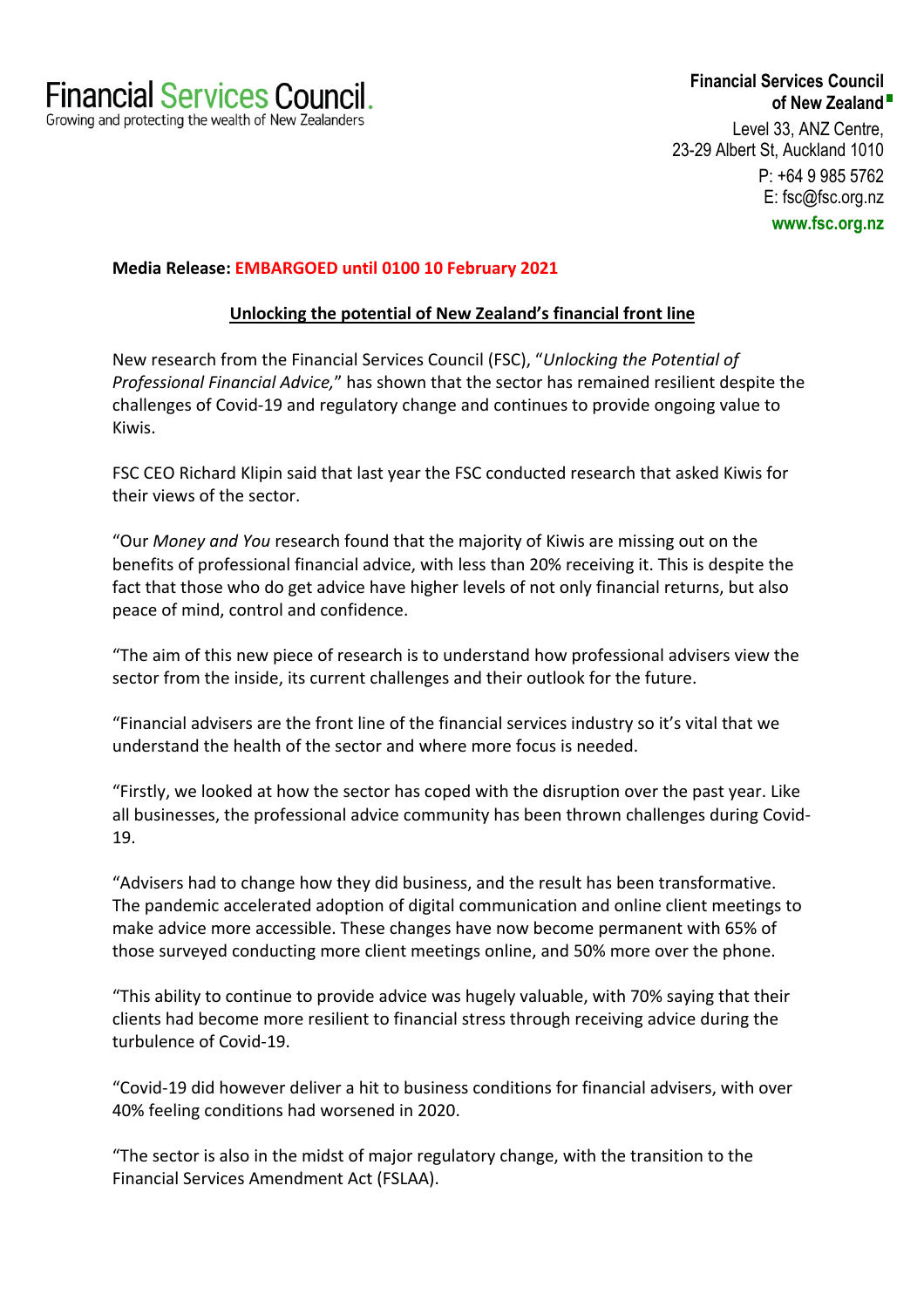"Preparation for these changes is ongoing, and just under 90% of respondents reported being either ready or continuing to implement changes to comply. While this is just a snapshot of the community, we acknowledge the hard work that occurred across the country to meet these requirements within the timeframe.

"However, there is no denying how testing this has been; with over 70% saying they find the current regulatory environment to be either reasonably challenging, or the most challenging environment they have ever worked in. 63.5% have experienced increased stress levels during this process.

"It's crucial that as a community we support one another through the next stage to ensure sustainable, positive outcomes and improved wellbeing for advisers and customers alike.

"Overall though it's pleasing to see that despite the disruption of Covid-19, there is a bright outlook for the sector from those who work within it.

"More than half of professional advisers expect their practice to grow in the next 12 months, and three in four expect growth in the next few years.

"However, with 50% of advisers planning to retire in the next three years, we have work to do so we are equipped to service new customers as a result of this growth. Recruitment therefore must be a major focus for the sector.

"The majority of New Zealanders are yet to benefit from the significant value of professional financial advice. This research, in holding up a mirror to the industry, shows that we need to do more to ensure that New Zealanders understand the language of money and the tangible benefits of receiving professional financial advice.

"As an industry, we must focus on educating existing and potential customers about the value that professional advice brings and, in turn, encourage referrals and attract and recruit more advisers into the industry to deliver this value," concluded Klipin.

The full report, "*Unlocking the Potential of Financial Advice - Resilience, Transformation, and Opportunity"* can be found here.

# **ENDS**

# **Note to Editors:**

*Unlocking the Potential* was conducted via a series of online surveys of professional financial advisers carried out by CoreData. Data was collected between 28 August and 25 November 2020.